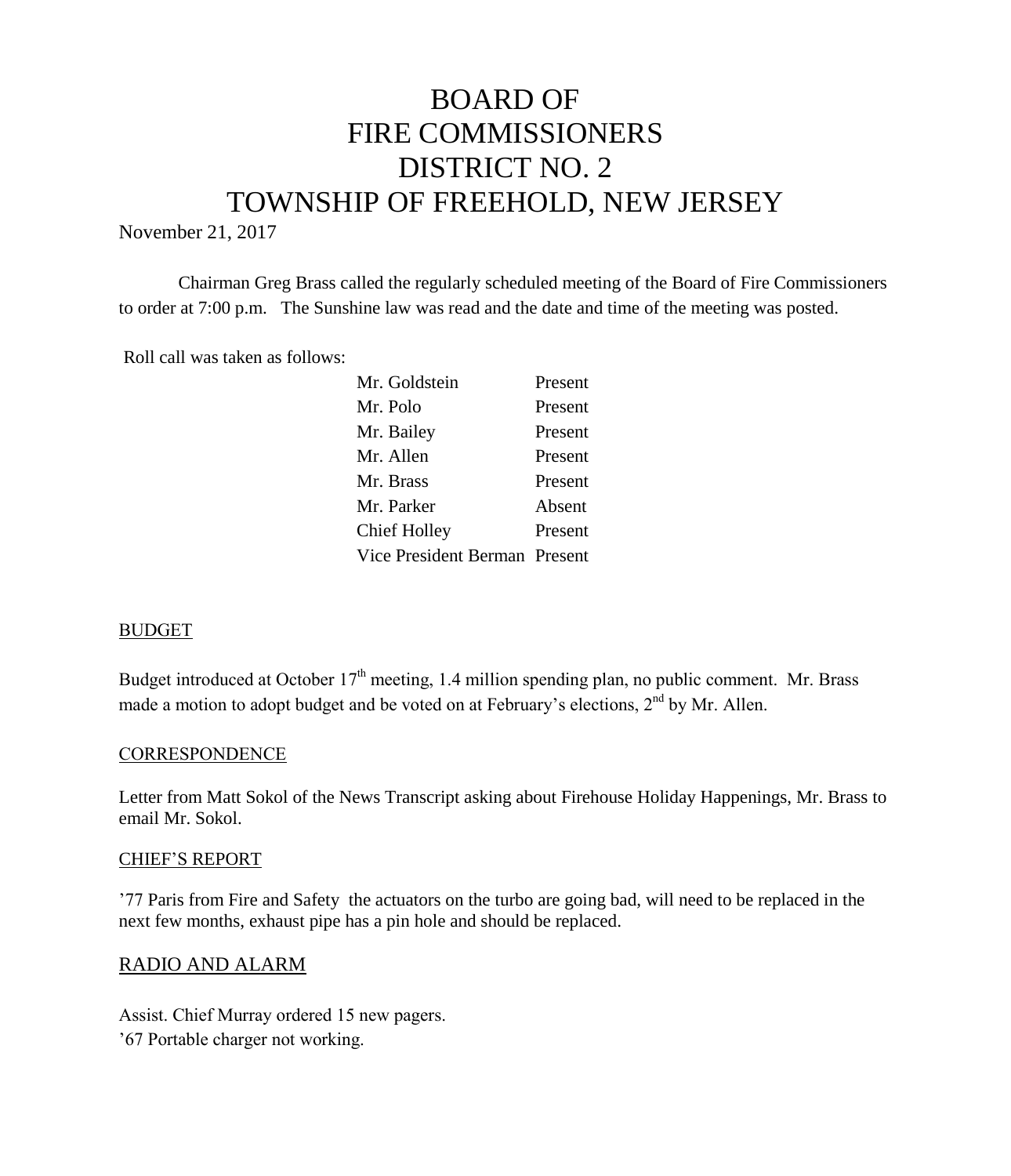# BUILDING

Pond Road Firehouse ceiling work has begun.

### **INSURANCE**

Received a bill from Centrastate Medical Center for Adam Hirsch, Mr. Goldstein to forward bill to workers compensation insurance.

### **MAINTENANCE**

'77 Edwards Tires to put new tires on truck.

'76 Atlantic Detroit doesn't have a mechanic to come fix the jake brake, the truck will have to go to the shop.

#### NEW BUSINESS

Nothing at this time.

### OLD BUSINESS

Nothing at this time.

# FIRE PROTECTION STUDY

Continued discussion, The commissioners will set up a meeting with the Line Officers and the Executive Board to disscuss the recommendations, this will happen the first of the year.

### TREASURER

| <b>Checking Account:</b> |                | \$<br>1,143.44          |              |
|--------------------------|----------------|-------------------------|--------------|
| <b>Savings Account</b>   |                | \$<br>882,019.11        |              |
| CD                       |                | \$1,244,609.09          |              |
| Total                    |                | \$2,127,771.64          |              |
| 10402                    | <b>Netlink</b> |                         | \$<br>405.00 |
| 10403                    | <b>NJNG</b>    |                         | \$<br>71.10  |
| 10404                    | JCP&L          |                         | \$1,103.36   |
| 10405                    | Verizon        |                         | \$<br>404.45 |
| 10406                    |                | <b>Verizon Wireless</b> | \$<br>551.59 |